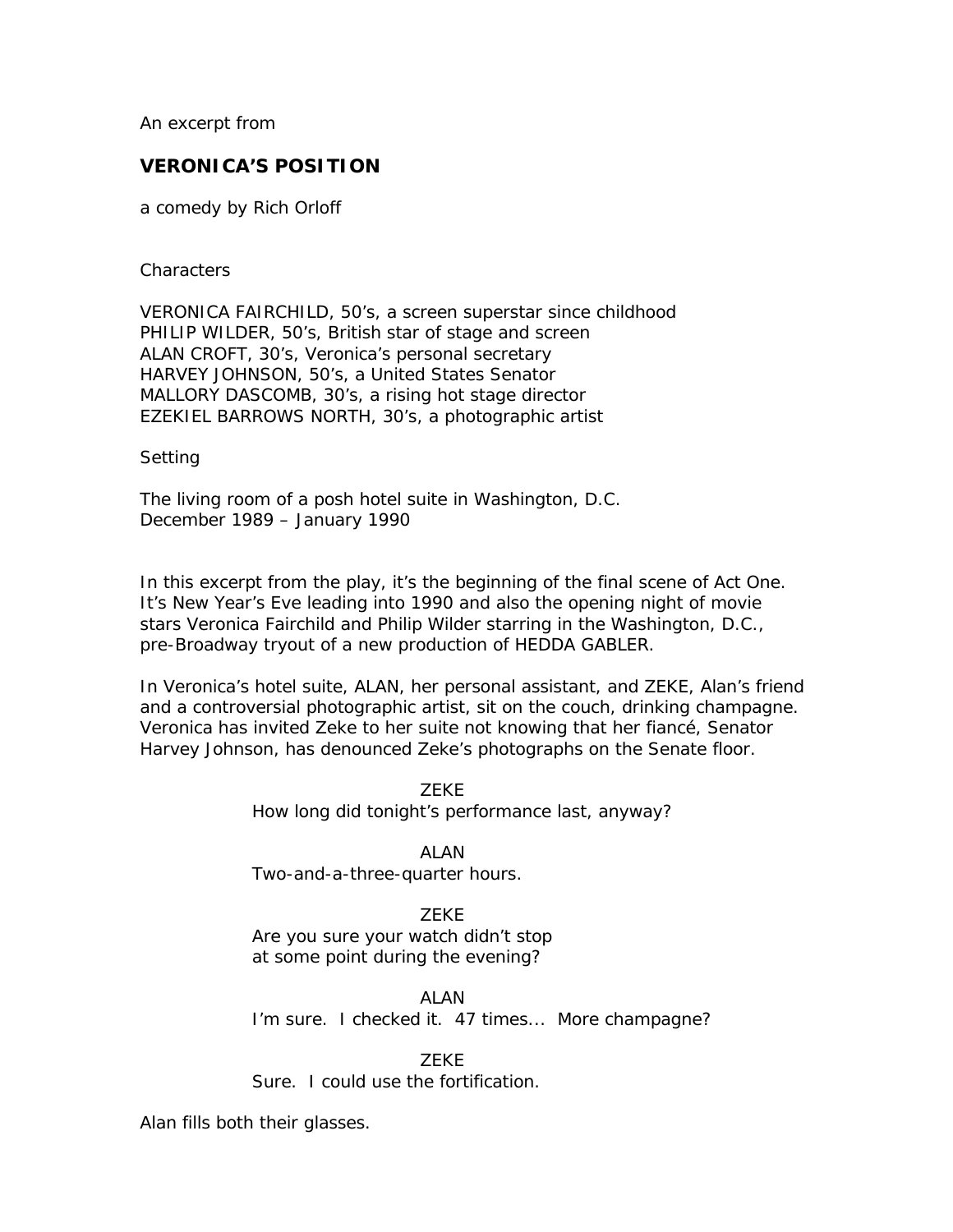# ALAN

To Ibsen, who was lucky enough to have died before seeing this... Oh, and to the one gallery in town courageous enough to present your exhibition after the "whatchamacallit" museum turned it down.

# **ZEKE**

Let's hope censorship of the arts ends with the eighties.

## ALAN

I'll drink to that.

They toast and drink.

#### ZEKE

So when Veronica and the Senator come up, it's really okay with you if I –

# **ALAN**

I have no idea what you're talking about, and I'll be shocked shocked shocked when you bring it up.

# ZEKE

I appreciate this, cowboy. If there's any way I can repay you...

# **ALAN**

Don't mention it. Munchies?

**ZEKE** Nah, I got filled up enough downstairs.

ALAN

Some opening night party, huh?

# ZEKE

I've never been in a room where so many people lied through their teeth about their true opinions.

#### ALAN

That's 'cause you're new to Washington.

The door opens. VERONICA and HARVEY enter.

ALAN (cont'd)

Hi.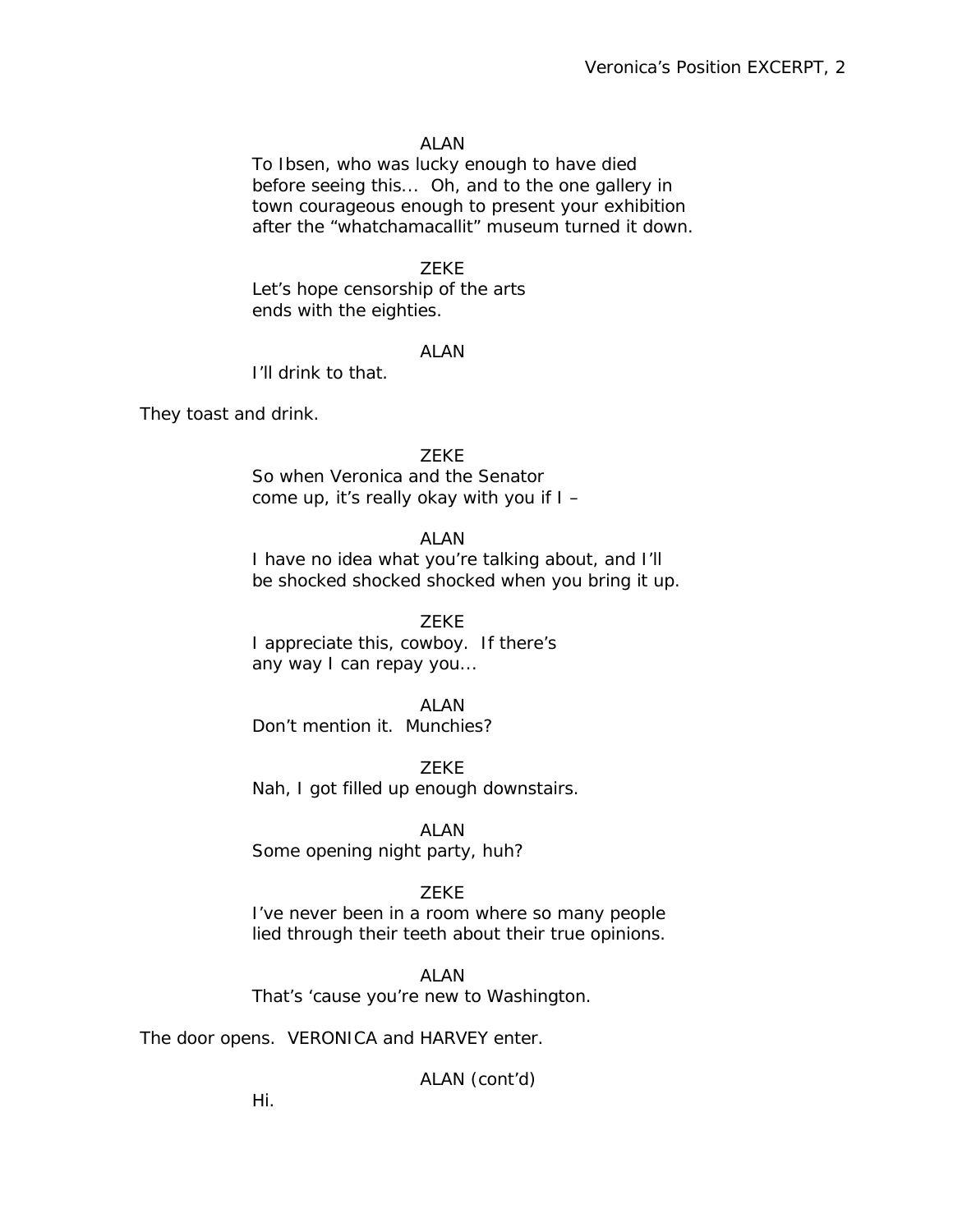VERONICA Oh, good, it's you. People I don't have to smile at.

# **HARVEY**

 (to Zeke:) I don't think we've met.

**ALAN** Senator Johnson, this is Ezekiel North.

**HARVEY** Ezekiel Barrows North?

# ZEKE

In the flesh.

**HARVEY**  (to Veronica:) What is *he* doing here?

**VERONICA** This is the friend of Alan's I said we might see the D.C. nightlife with.

**HARVEY** You didn't tell me his name.

**VERONICA** I said he was that talented artist, what's-his-face.

 ZEKE It's a pleasure meeting you, Senator.

# **HARVEY**

Don't push it.

# ZEKE

I can't tell you how much I've been looking forward to meeting the man who denounced me on the floor of the Senate today as a threat to the republic.

ALAN

 (shocked, shocked, shocked) Zeke, you promised!!

# **VERONICA**

Is that true?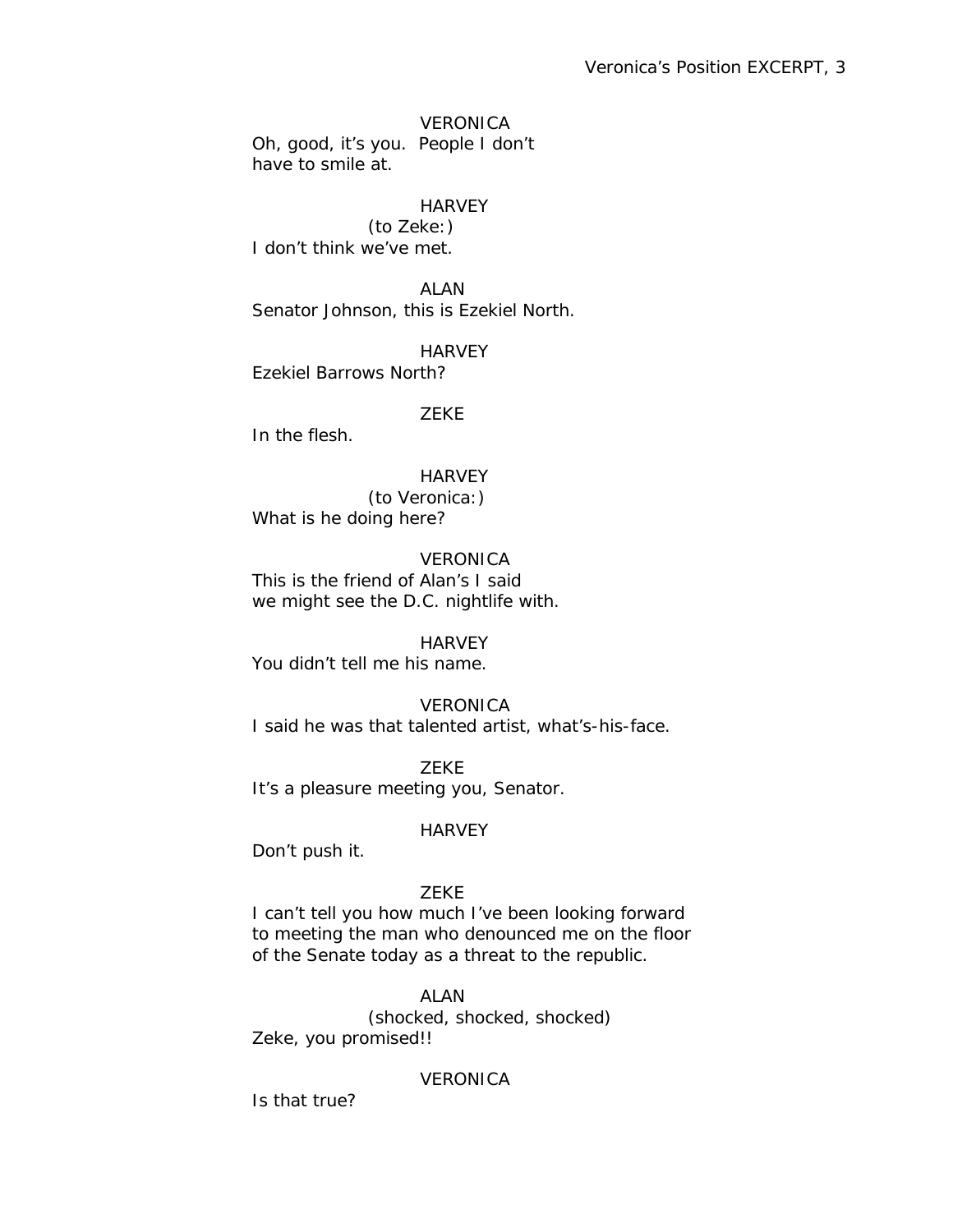# **HARVEY**

If I'm to be quoted accurately, I said that the public display of his photographs amounted to the moral equivalent of a public health emergency.

# **VERONICA**

Are they that bad?

**HARVEY** Have you ever *seen* his photos?

#### VERONICA

No.

 ZEKE You know, I just happen to have a portfolio of my work with me.

ALAN

Zeke, you promised!!

## **VERONICA**

Please, everyone! It's been a most trying day. Boys, I'm sorry, but I don't have the strength to go out tonight. In fact, I don't have the strength for anything but *friendly* conversation.

There's a knock on the door.

ALAN

Who is it?

PHILIP (o.s.)

It is we.

**VERONICA** 

Drop dead!

 HARVEY Darling, I invited Philip and Mallory to join us.

# **VERONICA**

You what?!

# **HARVEY**

Look, you're going to be stuck with them for another month here and God knows how long on Broadway –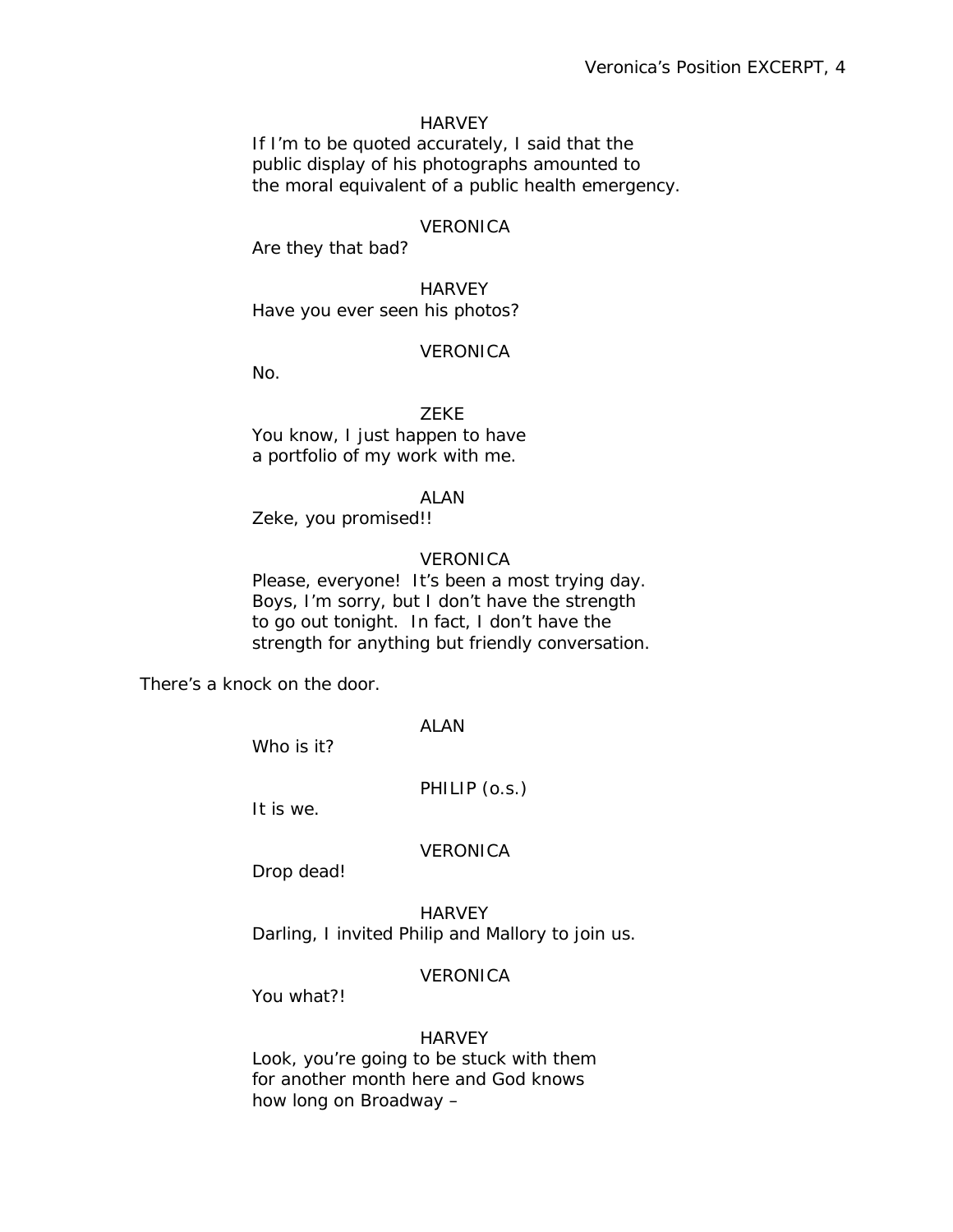# **VERONICA**

Broadway, don't remind me.

## **HARVEY**

For your own benefit, I thought that if we could all just sit and talk, maybe it could help things out.

# **VERONICA**

You've been spending too much time on the Labor Relations Committee.

**HARVEY** I see a problem; I deal with it.

There's another knock on the door.

## PHILIP (o.s.)

You don't have to let us in, but a decision one way or another would be appreciated.

## **HARVFY**

Well?

#### VERONICA

Oh, hell, let 'em in.

Harvey opens the door. We see PHILIP.

**HARVEY** You promise to be on good behavior?

#### PHILIP

We promise.

(to Mallory:)

After you.

MALLORY, the play's director, enters, wearing a low-cut evening gown that is so sexy she could make eunuchs horny. Philip follows.

# **MALLORY**

Good evening.

# VERONICA

I didn't see you downstairs.

**MALLORY** Oh, well, I probably just blended into the crowd.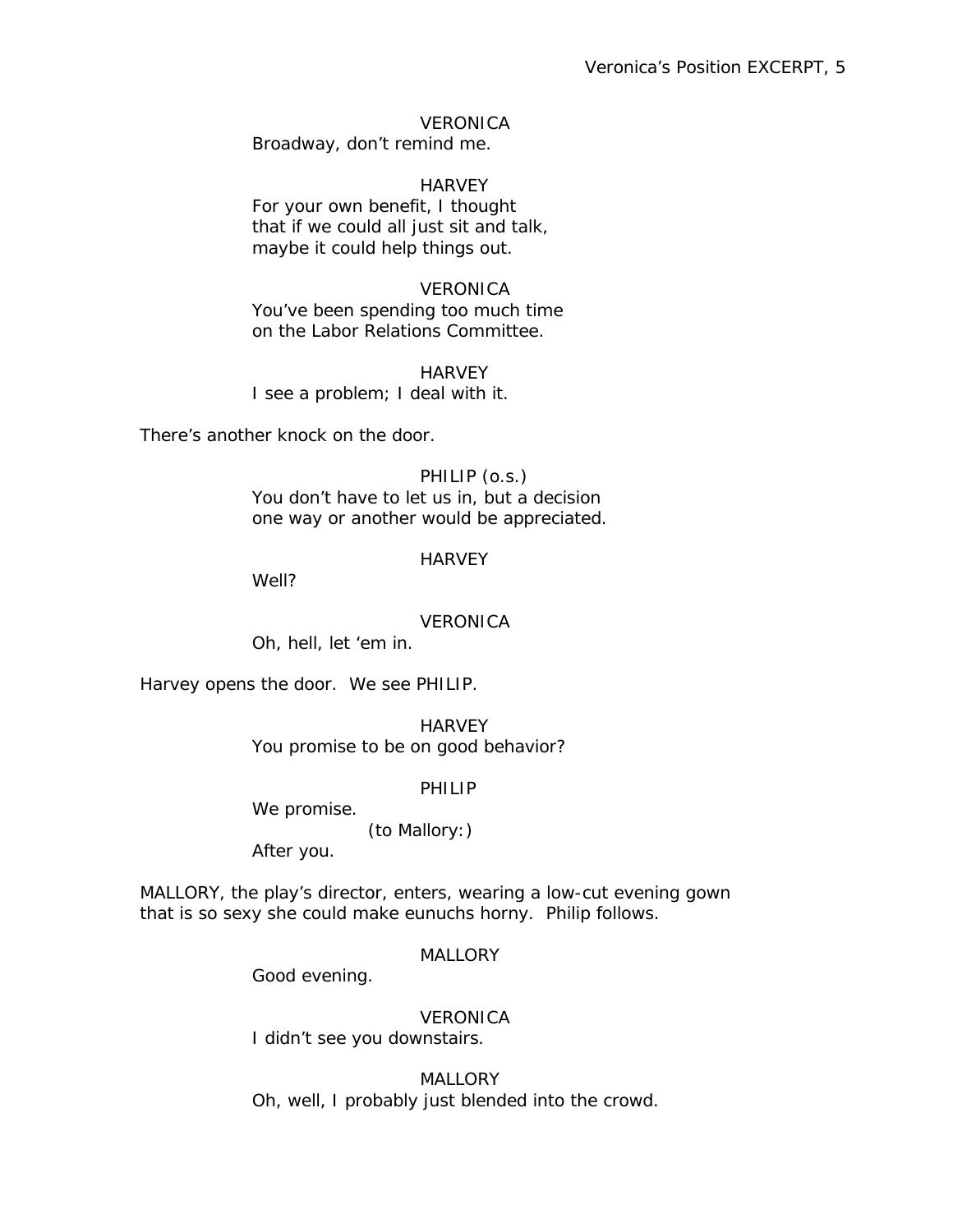#### ALAN

Philip, Mallory, I'd like you to meet my friend, Ezekiel North.

## PHILIP

Oh, yes, I've heard of you.

#### **MALLORY**

I love your work.

## ZEKE

I want your dress.

## **MALLORY**

Oh, this? Some men find this sexy. Others are contractually prohibited rom doing so.

#### **HARVEY**

Look, we're all a little tired...

#### **VERONICA**

I'm not. My adrenaline has started pumping like never before.

# MALLORY

It's too bad you wouldn't let me see you before the show. I could've gotten your adrenaline pumping for the play.

#### VERONICA

Are you giving me notes on my hormones?

**HARVEY** *Ladies* – can I fix anyone anything?

# **VERONICA**

No, thank you.

# **MALLORY**

Champagne would be nice.

**HARVEY** What would you like, Philip?

## PHILIP

I would like to drown out my sorrows and forget this night ever happened.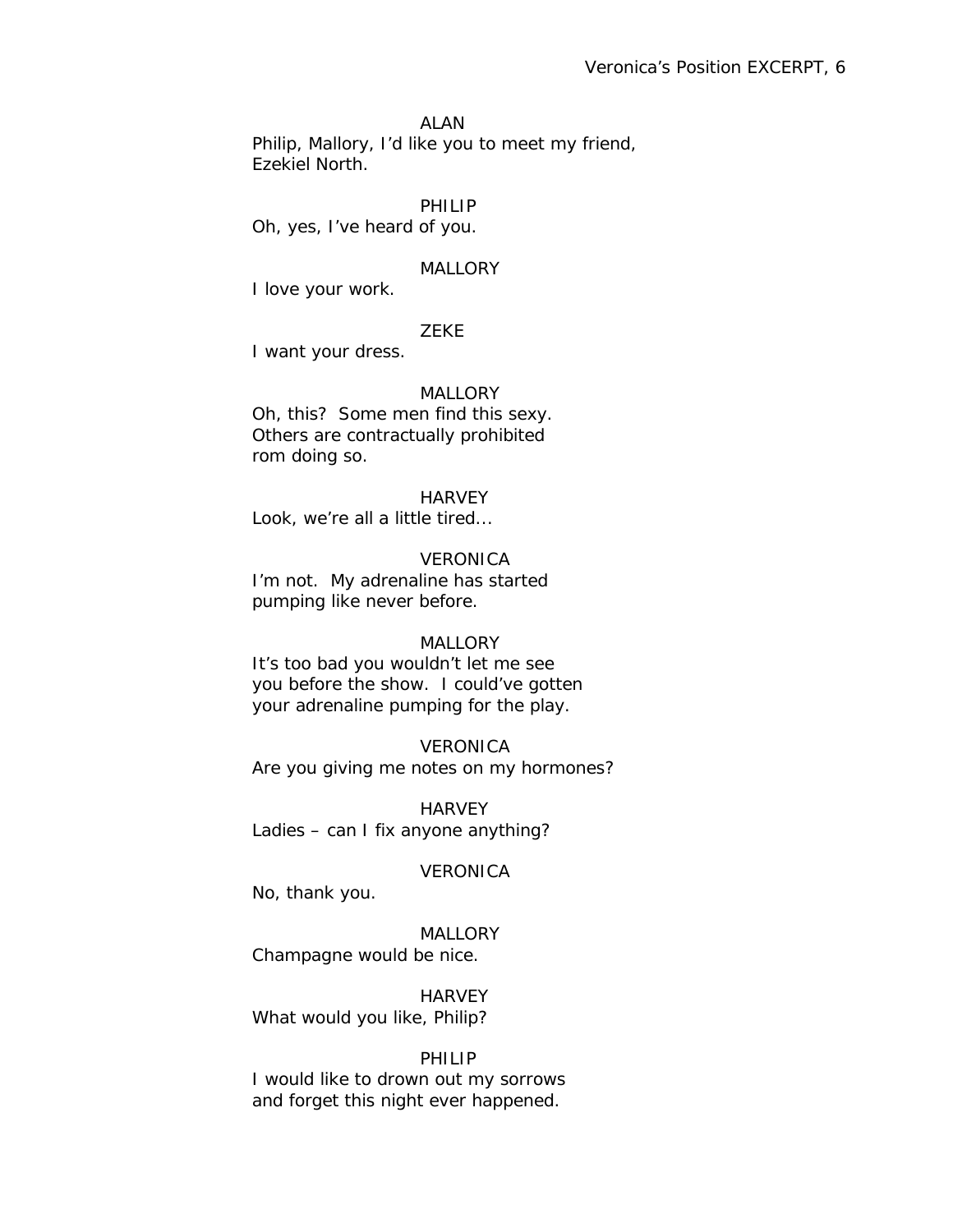# Veronica's Position EXCERPT, 7

#### **HARVEY**

Then what shall it be?

## PHILIP

A club soda.

Harvey fixes the drinks.

 VERONICA You don't have to be so melodramatic.

PHILIP

I don't? I overheard someone at the party say this was the biggest bomb he'd ever seen.

# **VERONICA**

That's one opinion.

 PHILIP He happened to be the Secretary of Defense.

**VERONICA** 

It's still one opinion.

PHILIP It's mild compared to the critics.

# **VERONICA**

I never read the critics. They've ruined too many diets.

ALAN

Isn't it too early to know what –

#### PHILIP

Some friends at the *Post* are old drinking buddies of mine. Almost anyone who's ever had a drink is an old drinking buddy of mine. Anyway, they were able to access the computer and get a copy of tomorrow's review.

MALLORY

Isn't technology wonderful?

Philip takes out some scraps of paper.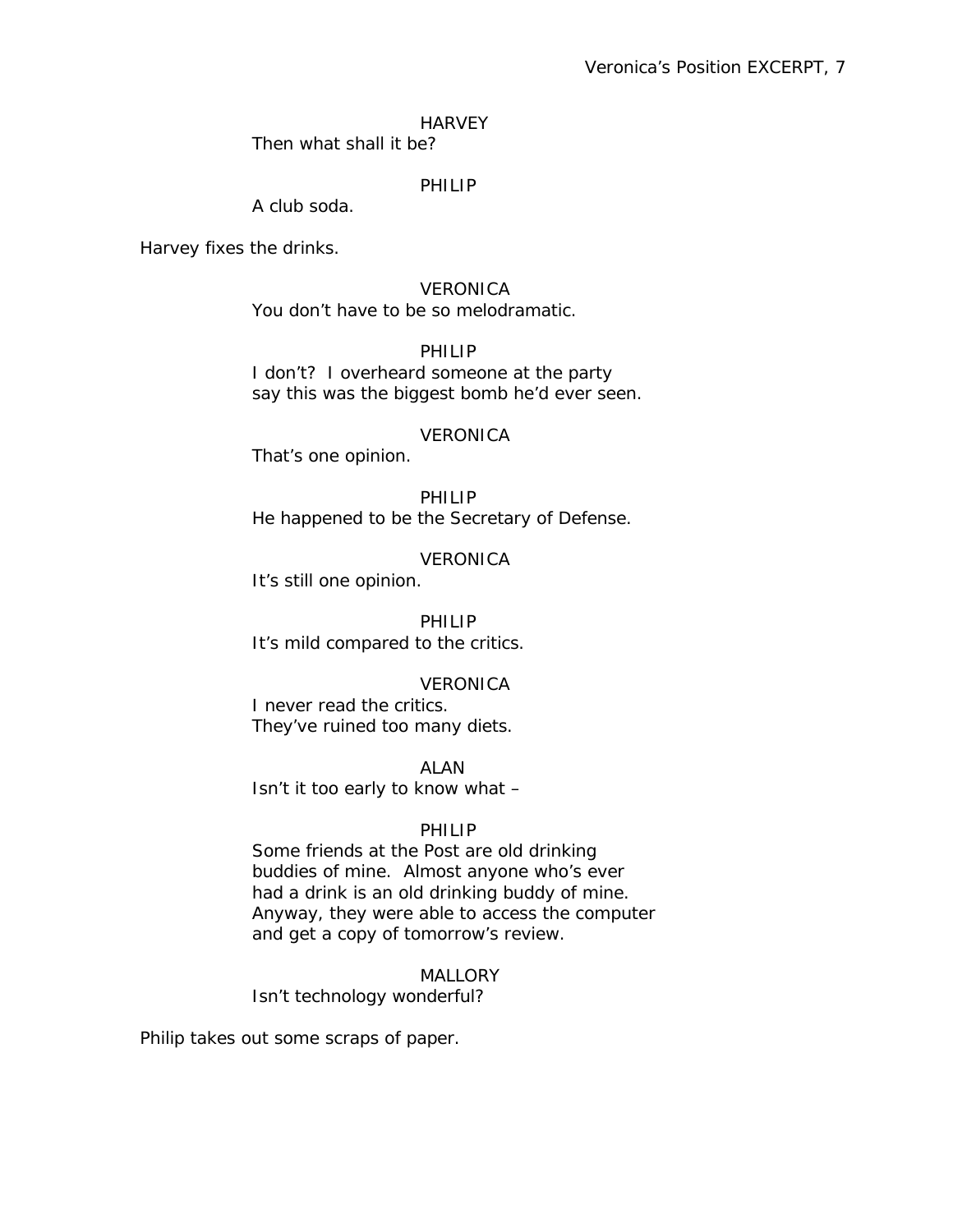#### PHILIP

"Veronica Fairchild and Philip Wilder, two of Hollywood's dimming stars, have decided to soil Washington with a production of HEDDA GABLER that is so vacuous Ibsen should sue them for defamation of his characters."

#### **VERONICA**

That's one more opinion.

#### PHILIP

Here's another.

# **VERONICA**

Give me that. (takes the paper, reads:) Well, this one isn't that bad.

#### PHILIP

Ronnie, when a critic says "they found meanings in Ibsen he never dreamt of putting there," it isn't a compliment.

#### **VERONICA**

Well, what do they know? What concerns me is the opinion of the average, run-of-the-mill person.

#### PHILIP

So what did *you* think of the play, Congressman?

#### **HARVEY**

 (noticing the dig) Well, since you asked so nicely, *I* thought the play was excellent.

#### VERONICA

Did you?

#### **HARVEY**

I never imagined that Hedda could be portrayed as a sweet, lovable kitten who just melted my heart.

#### **VERONICA**

Oh God, I stunk.

 PHILIP Maybe we should advertise this as "HEDDA – the cute version."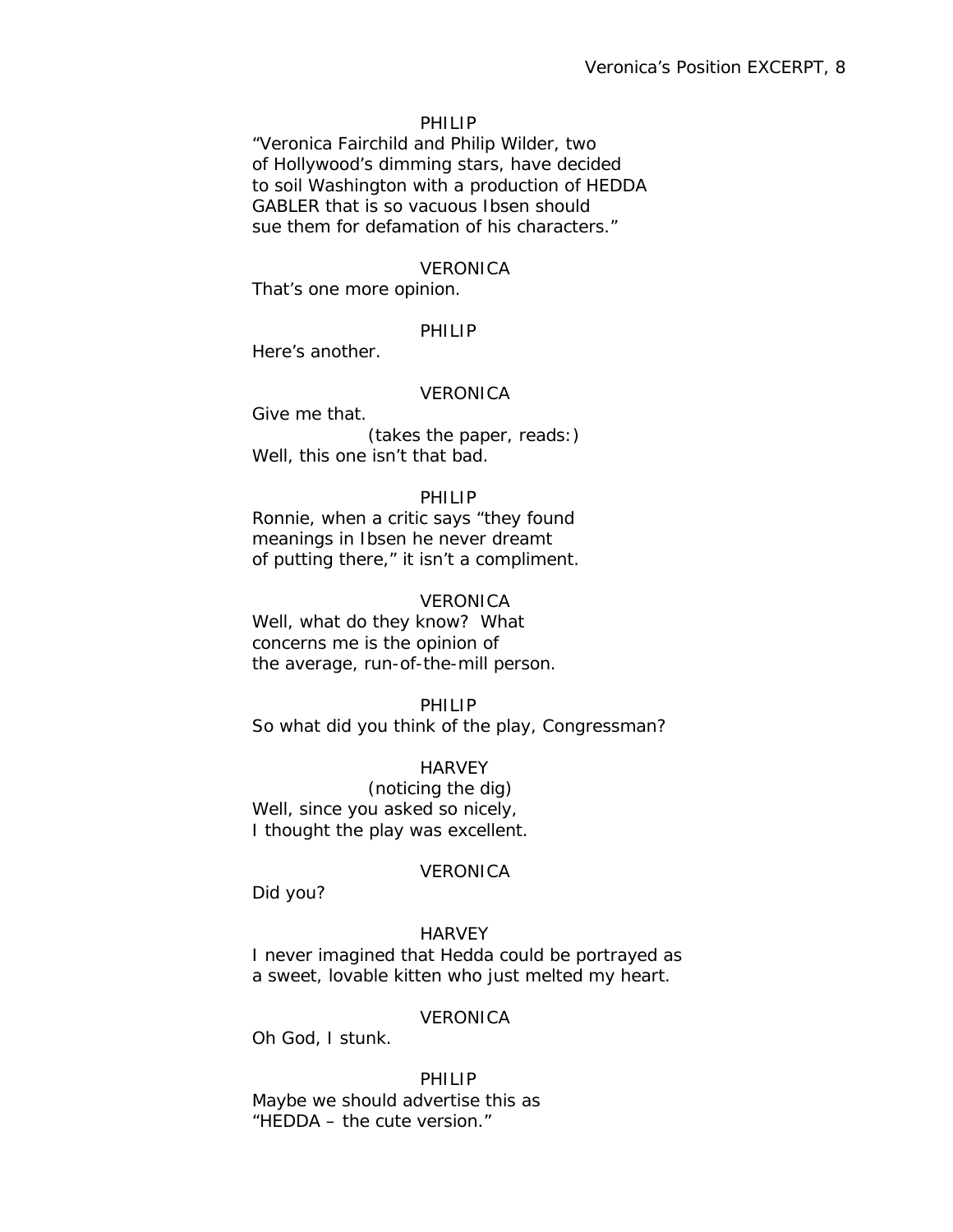# VERONICA

Oh, shut up.

**HARVEY** I'm sorry, darling. I thought –

VERONICA

It's okay.

# **HARVEY**

I didn't mean to –

 VERONICA It's *okay*. I was lousy; I know it.

# **HARVEY**

Look, I know how you feel.

# **VERONICA**

No, you don't. If you ever lose an election four million to 12, then you'll know how I feel.

HARVEY

Ease up, darling.

# **VERONICA**

I can't "ease up".

# **HARVEY**

It's only a play.

# **VERONICA**

 (livid) *Only* a play?! *Only* a play?!!

# MALLORY

Was what happened tonight a play? It felt more like a three-day bus trip.

# PHILIP

Oh, no. Three-day bus trips actually o somewhere.

# **VERONICA**

Please! Can we not discuss the play anymore? Can we discuss *anything* but the play?

Philip lifts up an artist's portfolio.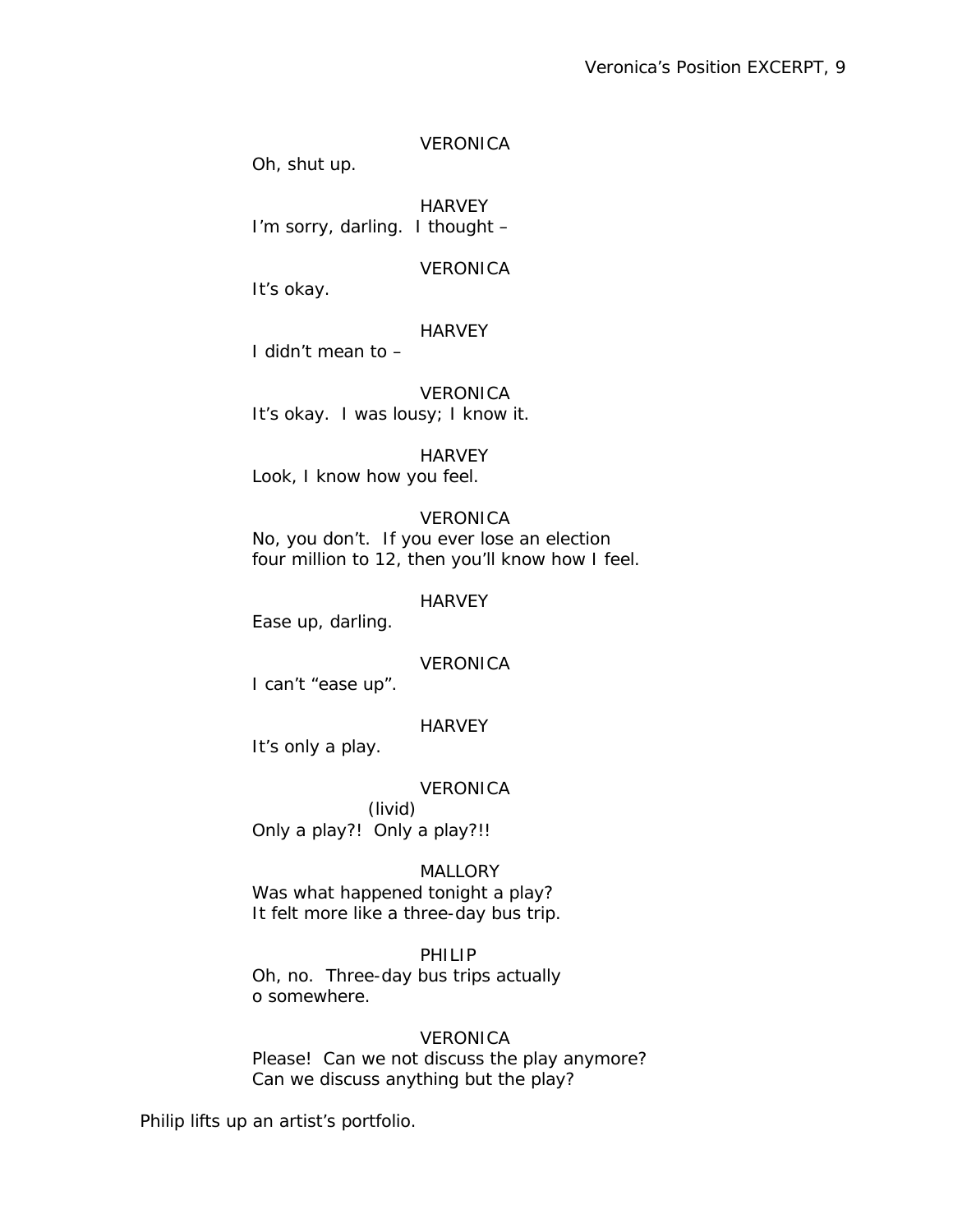# PHILIP

What's this?

 ZEKE They're some prints of my work.

 PHILIP Including the ones that are supposed to be in absolutely despicable taste?

# ZEKE

You betcha.

PHILIP Oh, goodie. Let's have a look.

**HARVEY** I don't think this is the time to –

# **VERONICA**

No. Let's look. After all, they're *only* photographs.

Philip opens the portfolio and takes out some photographs.

# PHILIP

 (looking at the first few in mock horror:) Oh my God!... Oh my God!!... Oh my God!!! These are the most disgusting pictures of tulips I've ever seen.

# VERONICA

Tulips?

# **MALLORY**

Didn't you know? North has been acclaimed for his black-and-white studies of flowers.

# ZEKE

 (to Harvey:) I also do portraits if you'd ever like to pose for me.

# **HARVEY**

Thanks, but I'll pass.

# **MALLORY**

Don't be so quick. North is considered one of the most brilliant portrait photographers of the last decade.